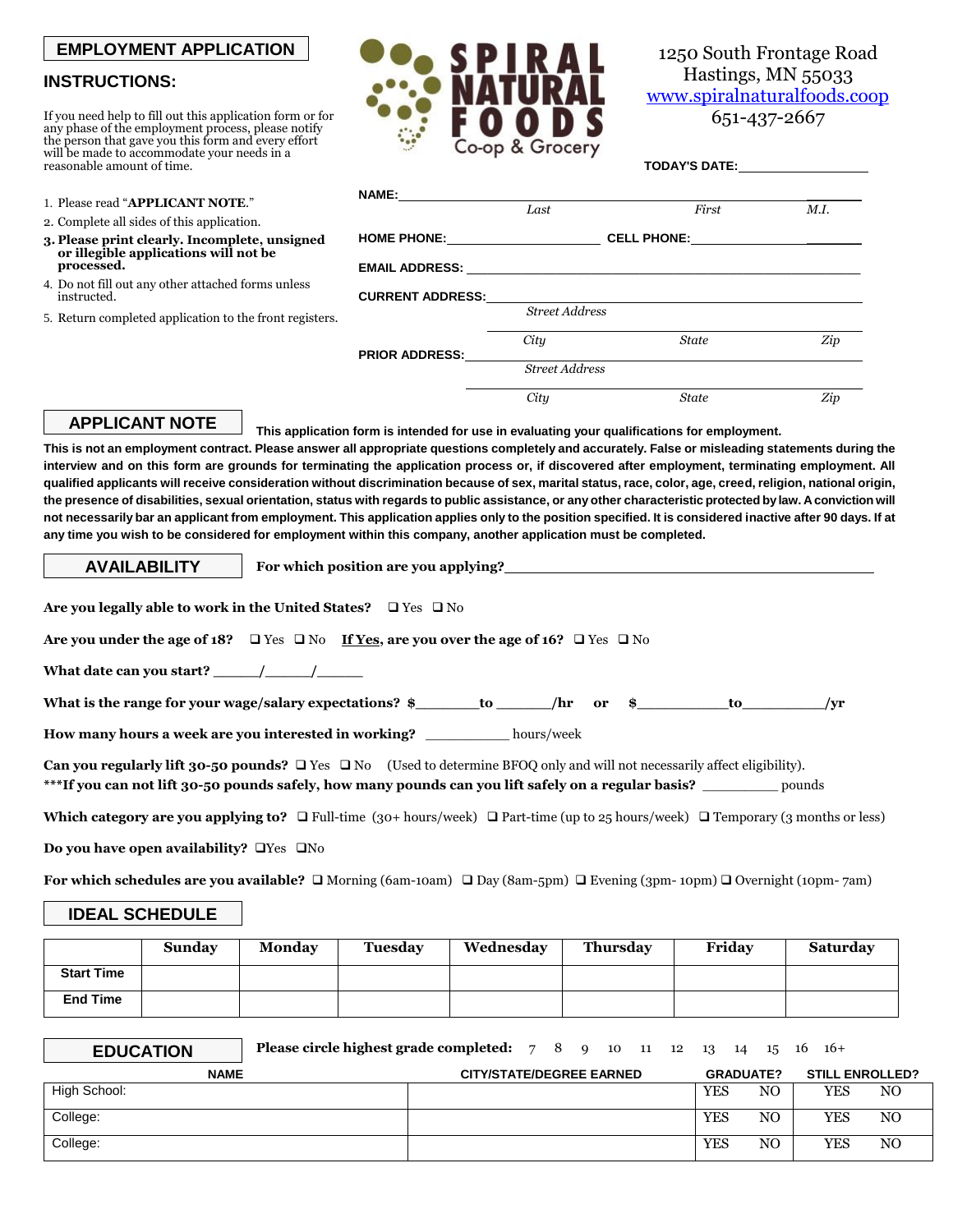List the skills and experience you have in the following areas. State where and when you acquired these skills and experience. Include previous and current work, volunteer or academic experiences in completing these areas

| $1$ = entry level (0-1 years) $2$ = average (1-3 years) $3$ = excellent (3+ years |  |  |
|-----------------------------------------------------------------------------------|--|--|
|-----------------------------------------------------------------------------------|--|--|

| Please circle:                                                                         | 1            | $\overline{2}$   | 3 |                                                                                                                                                                                                                                     |
|----------------------------------------------------------------------------------------|--------------|------------------|---|-------------------------------------------------------------------------------------------------------------------------------------------------------------------------------------------------------------------------------------|
|                                                                                        |              |                  |   | <b>Retail Merchandising, Stocking, Inventory</b> and the contract of the contract of the contract of the contract of the contract of the contract of the contract of the contract of the contract of the contract of the contract o |
| Please circle:                                                                         | 1            | $\overline{2}$   | 3 |                                                                                                                                                                                                                                     |
|                                                                                        |              |                  |   |                                                                                                                                                                                                                                     |
| Please circle:                                                                         | $\mathbf{1}$ | $\boldsymbol{2}$ | 3 |                                                                                                                                                                                                                                     |
|                                                                                        |              |                  |   |                                                                                                                                                                                                                                     |
| Please circle:                                                                         | 1            | $\overline{2}$   | 3 |                                                                                                                                                                                                                                     |
|                                                                                        |              |                  |   |                                                                                                                                                                                                                                     |
| Please circle:                                                                         | 1            | $\boldsymbol{2}$ | 3 |                                                                                                                                                                                                                                     |
|                                                                                        |              |                  |   |                                                                                                                                                                                                                                     |
| Please circle:                                                                         | $\mathbf 1$  | $\boldsymbol{2}$ | 3 |                                                                                                                                                                                                                                     |
|                                                                                        |              |                  |   | Food Service, Juicing, Specialty Coffee and Teas, Food Merchandising<br>1986. The Manual Discovery Australian School Service and Teas, Food Merchandising<br>2008. The Manual Discovery Australian School Service and Teas, Food M  |
| Please circle:                                                                         | 1            | $\overline{2}$   | 3 |                                                                                                                                                                                                                                     |
|                                                                                        |              |                  |   |                                                                                                                                                                                                                                     |
| Please circle:                                                                         | 1            |                  | 3 |                                                                                                                                                                                                                                     |
|                                                                                        |              |                  |   |                                                                                                                                                                                                                                     |
| Please circle:                                                                         | $\mathbf{1}$ | $\boldsymbol{2}$ | 3 |                                                                                                                                                                                                                                     |
|                                                                                        |              |                  |   |                                                                                                                                                                                                                                     |
|                                                                                        | 1            | $\overline{2}$   | 3 |                                                                                                                                                                                                                                     |
|                                                                                        |              |                  |   |                                                                                                                                                                                                                                     |
|                                                                                        |              |                  |   |                                                                                                                                                                                                                                     |
| Please circle:<br>Cooperatives, Cooperative Principles, Membership _<br>Please circle: | $\mathbf{1}$ | $\boldsymbol{2}$ | 3 |                                                                                                                                                                                                                                     |